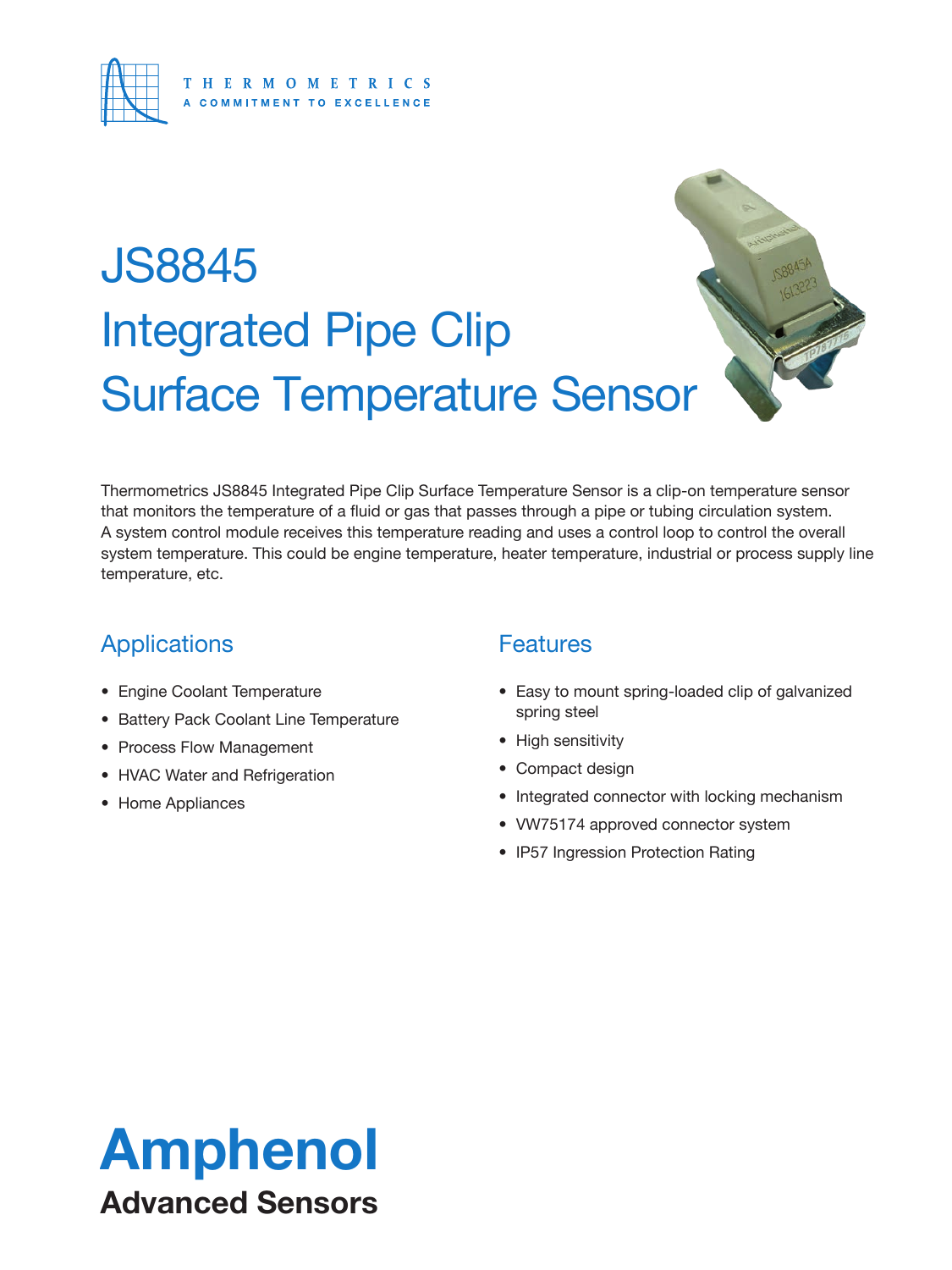# JS8845 Specifications

#### **Operating Temperature**

-40°C to 125°C

#### **Storage Temperature**

-40°C to 125°C

#### **R @ 25°C**

JS8845A: 2.7kΩ ±5% JS8845B: 10.0kΩ ±5% JS8845C: 30.0kΩ ±5%

#### **Beta (25/85)°C**

3977K

#### **Response Time**

~20 seconds mounted on a metallic pipe

#### **Housing Material**

Polyamide 6 Color: Grey

#### **Clip Material**

Galvanized Steel

#### **Weight**

10g

#### **Mating Connector**

Amphenol FEP - 428 313 000 TE Connectivity (TE) 1-1718643-1

#### **Homologations**

ISO 16750 AEC Q200



Typical Circuit Diagram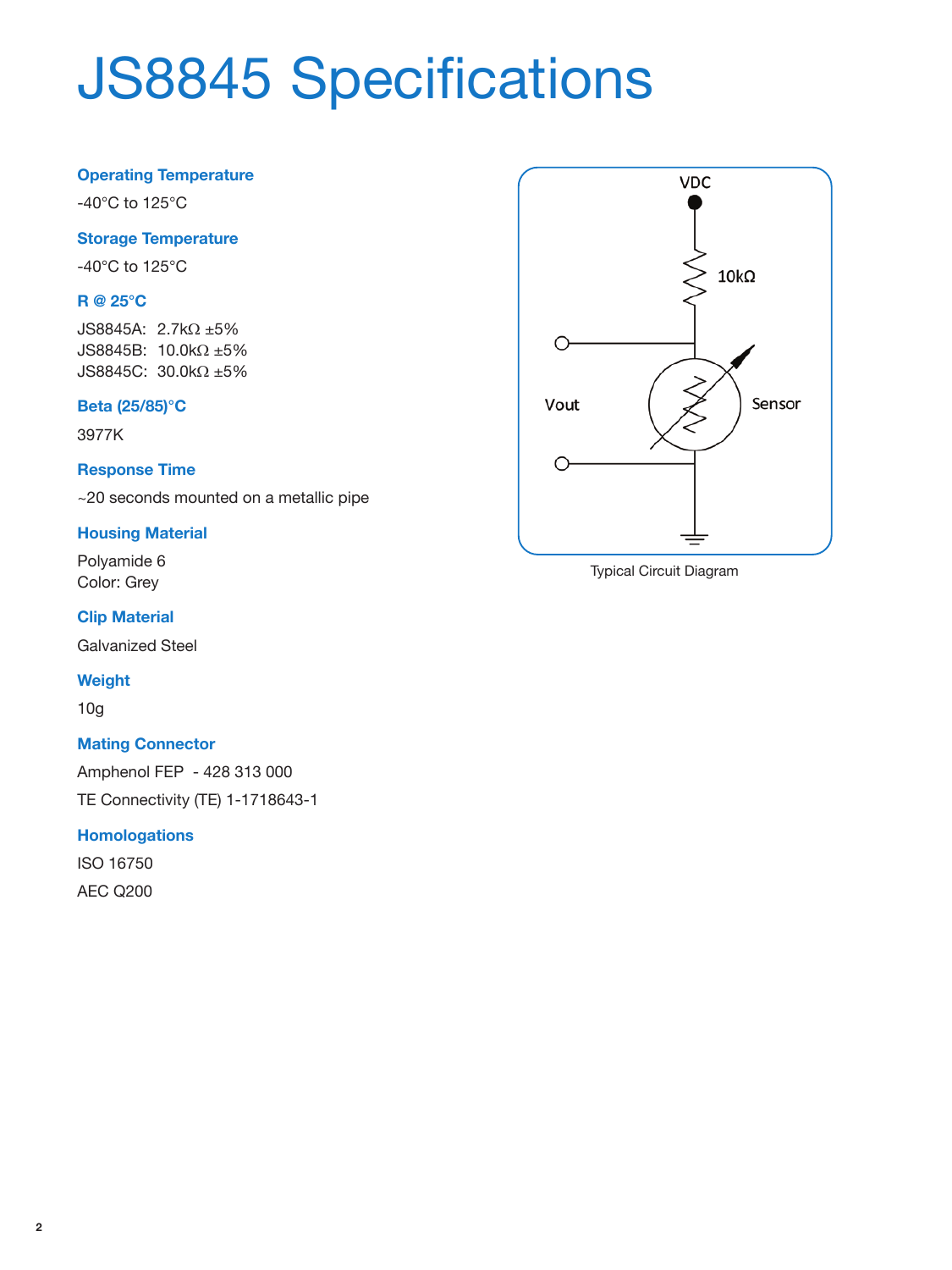## JS8845 Specifications (Continued)



Dimensions are in mm [IN]

Dimensions shown are for envelope size. Contact Product Engineering for detailed drawings.